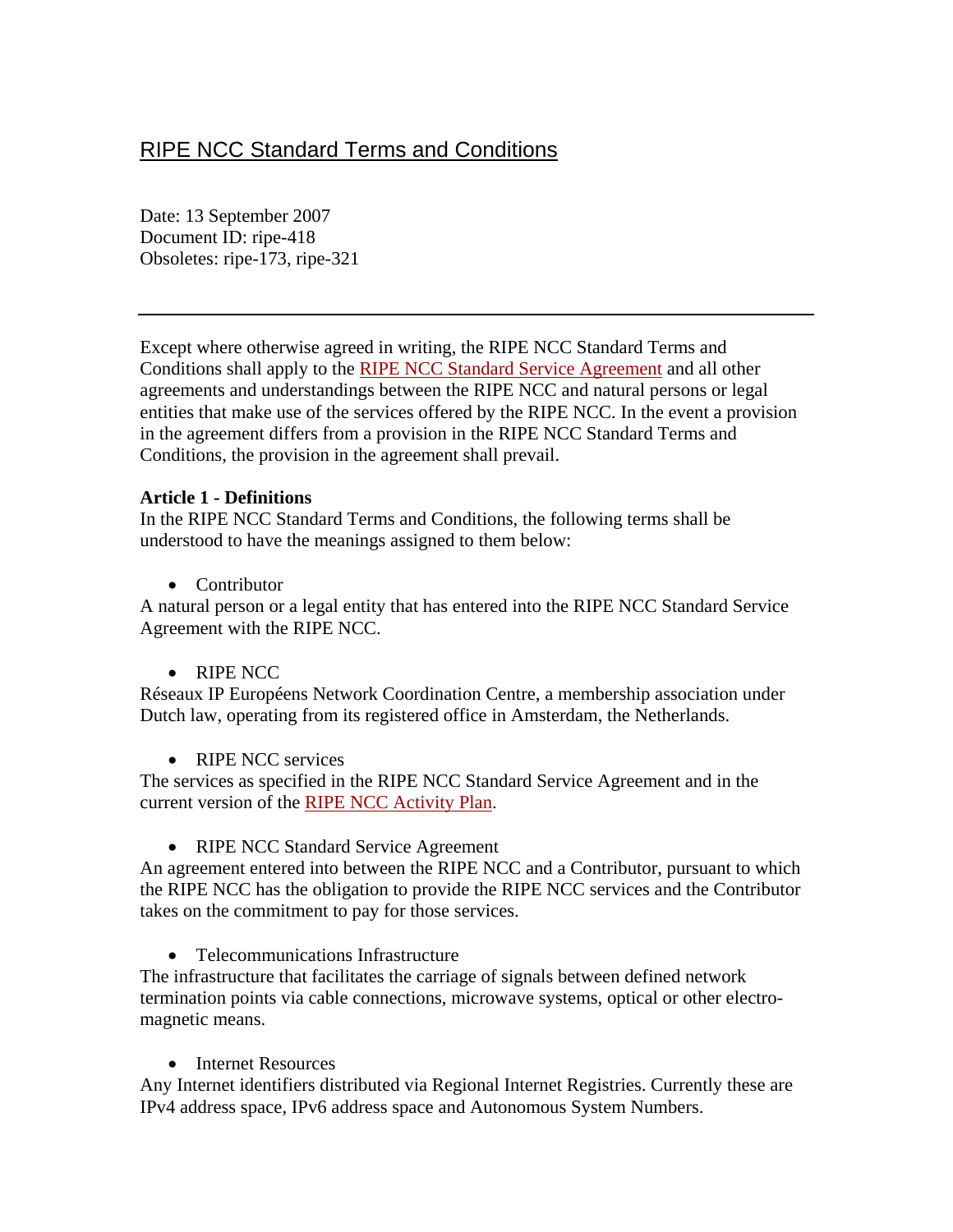#### **Article 2 - General**

2.1 The RIPE NCC Standard Service Agreement or other agreement between the RIPE NCC and a Contributor shall come into effect by means of an offer and an acceptance. 2.2 The Contributor shall ensure to send the RIPE NCC at least one hard copy of the RIPE NCC Standard Service Agreement, signed by an authorised representative of the Contributor, as well as an extract from the Commercial Trade Register or equivalent document proving the registration of the Contributor's business with the national authorities. The RIPE NCC shall not commence the provision of the RIPE NCC services until these documents have been received.

2.3 The RIPE NCC reserves the right to amend and/or supplement the RIPE NCC Standard Terms and Conditions. The RIPE NCC shall notify the Contributor at least one month prior to any such amendment or supplement coming into effect.

## **Article 3 - Rights and Obligations**

3.1 The Contributor acknowledges and accepts that it has obtained the right to use and the obligation to pay for the RIPE NCC services in accordance with this agreement. 3.2 The fees due for the services shall be in accordance with the current version of the [RIPE NCC Charging Scheme](http://www.ripe.net/ripe/docs/charging2004.html) as approved by the membership at the RIPE NCC General Meeting.

3.3 The Contributor acknowledges and accepts that it shall automatically become a candidate-member of the RIPE NCC by signing the RIPE NCC Standard Service Agreement, unless there are statutory provisions imposed upon the Contributor that prohibits the Contributor from becoming a candidate-member of the RIPE NCC. In the latter case, the Contributor shall notify the RIPE NCC immediately when the Contributor becomes aware of such a situation.

3.4 The Contributor acknowledges applicability of, and adheres to, the Regional Internet Registry (RIR) policies and procedures as outlined in the policy documents that can be found on [http://www.ripe.net](http://www.ripe.net/)**.** See also Article 9.4.

## **Article 4 - Membership**

4.1 The Contributor may be a natural person or a legal entity. The Contributor will be a member of the RIPE NCC association with the restrictions as described in the [RIPE NCC](http://www.ripe.net/ripe/docs/articles-association.html)  [Articles of Association,](http://www.ripe.net/ripe/docs/articles-association.html) Article 4. If any of these restrictions apply to the Contributor, the Contributor will notify the RIPE NCC immediately.

4.2 During the first six (6) months after which the legal entity or natural person concerned has entered into the RIPE NCC Standard Service Agreement the Contributor concerned is candidate-member of the RIPE NCC association. After said period of six (6) months the candidate-membership of the association will be converted into a normal membership with the restrictions as described in the RIPE NCC Articles of Association, Article 4.

4.3 Unless otherwise stated candidate-members shall have the same rights and obligations as members.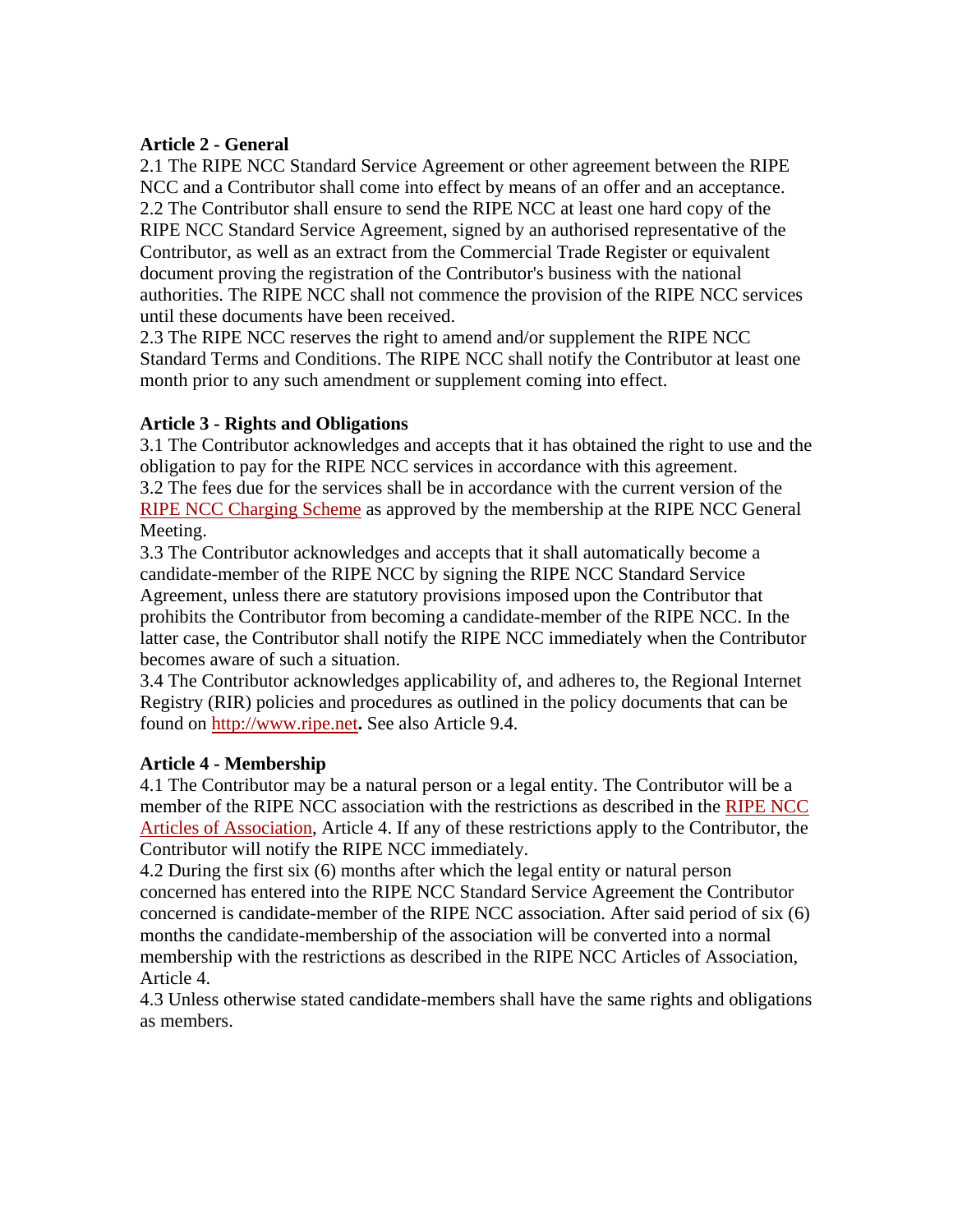### **Article 5 - Payment**

5.1 The Contributor shall owe the RIPE NCC a service fee and a sign-up fee. The sign-up fee is a one-time payment and shall be immediately due when the Contributor concludes the RIPE NCC Standard Service Agreement with the RIPE NCC.

5.2 The Contributor's obligation to pay these fees shall commence on the day on which the RIPE NCC Standard Service Agreement is concluded.

5.3 The Contributor shall make the payment to the RIPE NCC within 30 days of date of invoice, failing which the Contributor shall be in default with no notice of default being required.

5.4 With effect from the day on which the Contributor defaults on its payment obligations, the Contributor shall owe the RIPE NCC the statutory rate of interest on the amounts unpaid as well as a late payment fee. In addition, the Contributor shall reimburse the RIPE NCC for the extra-judicial collection costs, without prejudice to any other of the RIPE NCC's rights which it may invoke against the Contributor in connection with the latter's failure to effect (timely) payment.

5.5 The Contributor may not postpone its payment obligations or offset any of its own claims against the RIPE NCC.

5.6 In addition to this Article 5, the Contributor adheres to the documented payment procedures for the services of the RIPE NCC as specified in the current version of the [RIPE NCC Billing Procedure and Fee Schedule](http://www.ripe.net/ripe/docs/billing.html) document.

#### **Article 6 - Clearing House**

6.1 In any given year the financial surplus or deficit of the RIPE NCC is accounted for in a separate reserve of the RIPE NCC called the Clearing House.

6.2 The Clearing House may equal a maximum of three times the total amount of the RIPE NCC service fees in the relevant financial year. If and when the previously mentioned maximum is exceeded, the RIPE NCC Clearing House Procedure is executed, in the year following the relevant financial year.

6.3 The Clearing House procedure stipulates that the excess amount shall be returned to the Contributors in proportion to the level of the service fees paid in the relevant financial year and the two previous years. This excess amount shall be credited to the Contributor on the service fee of the year following the year that the Clearing House procedure has taken place.

6.4 Only the Contributors that have fulfilled the service fee payment for the relevant financial year take part in the Clearing House procedure.

6.5 In the event the RIPE NCC Standard Service Agreement is terminated in the financial year referred to in Article 6.2, the Contributor will not participate in the Clearing House procedure.

## **Article 7 – Liability**

7.1 The Contributor shall be liable for all aspects of its use of the services offered by the RIPE NCC. The Contributor shall also be liable for all aspects of its use and all that ensues from its use of the Internet Resources.

7.2 The RIPE NCC excludes all liability for any direct or indirect damages, including damages to the Contributor's business, loss of profit, damages to third parties, personal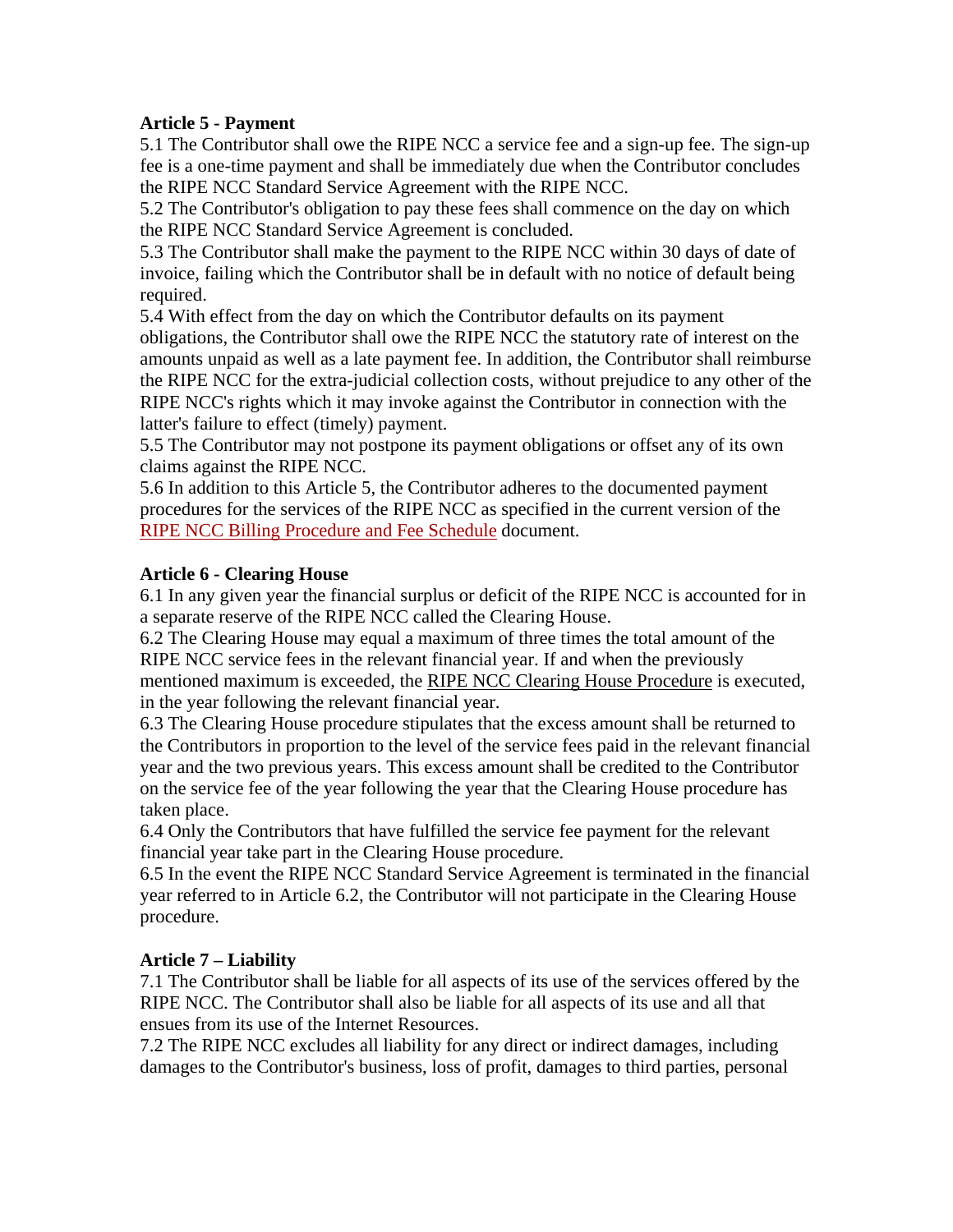injury or damages to property, except in cases involving wilful misconduct or gross negligence on the part of the RIPE NCC or its management.

7.3 The RIPE NCC shall, in any event, not be liable for damages caused by a failure to make the Internet Resources available (on time), or for damages in any way connected with the use of the Internet Resources.

7.4 The RIPE NCC shall, in any event, not be liable for damages caused by (the incorrect) operation of the (external) Telecommunications Infrastructure and related peripheral equipment along and over which the RIPE NCC services must necessarily be carried.

7.5 The RIPE NCC shall, in any event, not be liable for non-performance or damages due to force majeure, including but not limited to industrial action, strikes, occupations and sit-ins, blockades, embargoes, governmental measures, denial of service attacks, war, revolutions or comparable situations, power failures, defects in electronic lines of communication, fire, explosions, damage caused by water, floods and earthquakes. 7.6 The Contributor shall indemnify the RIPE NCC against any and all third party claims filed against the RIPE NCC in relation to the Contributor's use of the RIPE NCC services.

7.7 In any event the RIPE NCC's liability shall be limited to a maximum amount equivalent to the Contributor's annual contribution of the relevant financial year.

## **Article 8 – Term and Termination**

8.1 The RIPE NCC Standard Service Agreement shall be entered into for an indefinite period of time, unless terminated by either party with a notice period of three months. Notice shall be in writing and sent to the other party by electronic or regular mail. 8.2 Without prejudice to the provisions contained in the RIPE NCC Standard Service Agreement, the RIPE NCC shall be entitled to terminate said Agreement with immediate effect, without being liable to pay damages to the Contributor and without prejudice to the RIPE NCC's right to claim (additional) damages from the Contributor:

a. if an application has been or is filed for the Contributor's bankruptcy or for a suspension of payments (moratorium).

b. if the Contributor goes into liquidation or becomes insolvent.

c. if the Contributor in any way acts or neglects to act such as to cause damage to the name, trademarks or intellectual property rights of the RIPE NCC.

d. if the Contributor fails to observe any rule of applicable law, which should be adhered to by the Contributor and which, in the opinion of the RIPE NCC, is of such a nature as to justify immediate termination.

e. if the Contributor is in default of payment as outlined in Article 5.3, and in addition fails to pay such contribution fees and/or costs within 14 days after the date of default. f. on the day on which the Contributor's membership of the RIPE NCC association terminates.

g. if the Contributor fails to submit to the RIPE NCC an extract from the Commercial Trade Register or equivalent document proving the registration of the Contributor's business with the national authorities.

8.3 Upon termination of the RIPE NCC Standard Service Agreement, the Contributor shall return at first request any unassigned (unassigned as in accordance with the current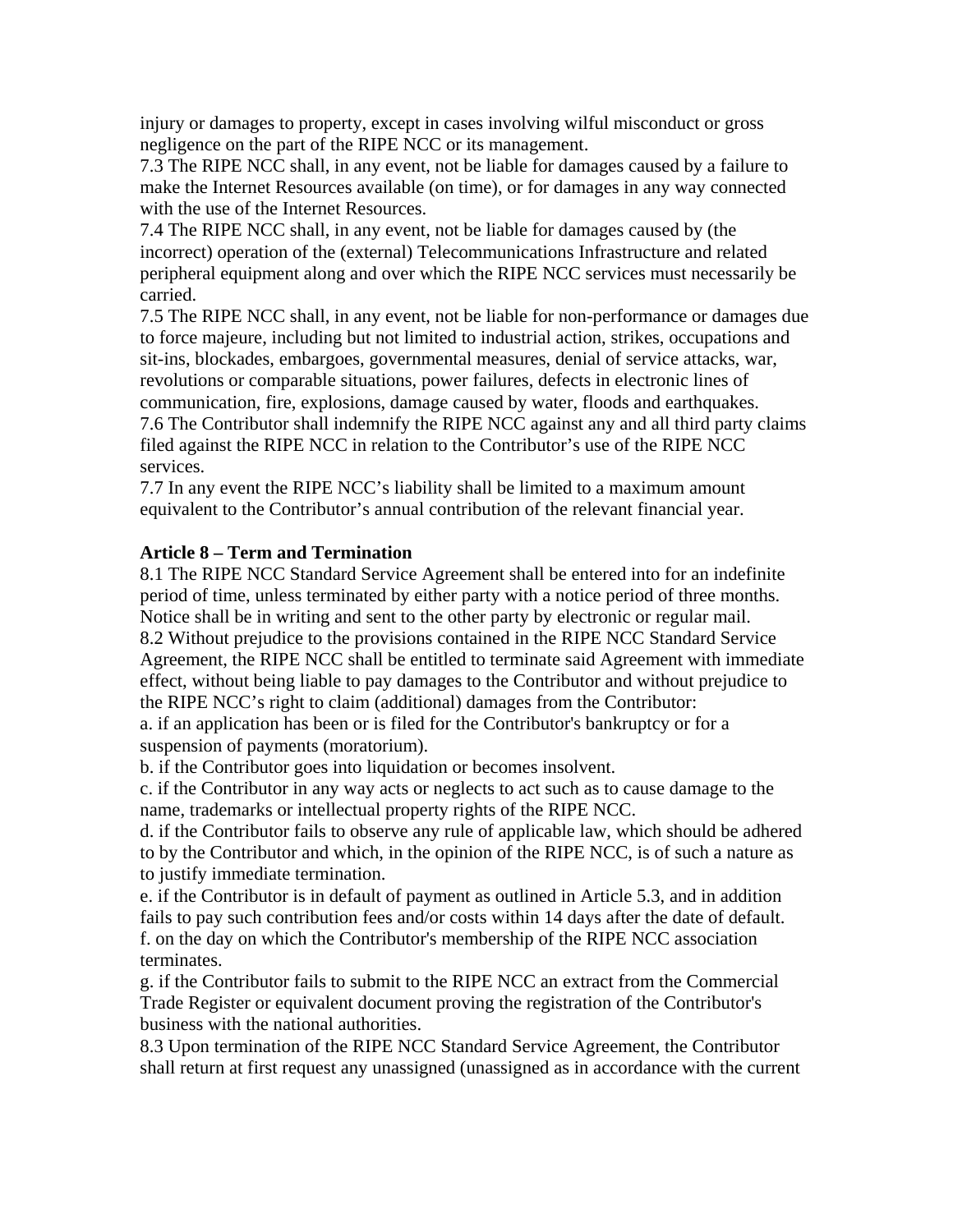policies and procedures documents referred to in Article 9.4) Internet Resources to the RIPE NCC.

### **Article 9 - Miscellaneous**

9.1 Without the RIPE NCC's prior written consent, the Contributor shall not be permitted to assign to third parties any rights or obligations that arise from the RIPE NCC Standard Service Agreement.

9.2 If any provision contained in the RIPE NCC Standard Service Agreement is held to be invalid by a court of law, this shall not in any way affect the validity of the remaining provisions.

9.3 The RIPE NCC's intellectual property (agreements, documents, software, databases, website, etc.) may only be used, reproduced and made available to third parties upon prior written authorisation from the RIPE NCC.

9.4 All the documents referred to in the RIPE NCC Standard Service Agreement and the RIPE NCC Standard Terms and Conditions are publicly available from the RIPE NCC document store. These documents, which may be revised and updated from time to time, form an integral part of and apply fully to the RIPE NCC Standard Service Agreement. Each revised document will receive a new document number and can be found on [http://www.ripe.net.](http://www.ripe.net/)

Below is a list of documents referred to in the RIPE NCC Standard Terms and Conditions:

[IPv4 Address Allocation and Assignment Policies in the RIPE NCC Service Region \(current](http://www.ripe.net/ripe/docs/ipv4-policies.html)  [version\)](http://www.ripe.net/ripe/docs/ipv4-policies.html) 

[Policy for Reverse Address Delegation of IPv4 and IPv6 Address Space in the RIPE NCC Service](http://www.ripe.net/ripe/docs/rev-del.html)  [Region \(current version\)](http://www.ripe.net/ripe/docs/rev-del.html)

[Autonomous System \(AS\) Number Assignment Policies and Procedures \(current version\)](http://www.ripe.net/ripe/docs/asn-assignment.html) 

[IPv6 Address Allocation and Assignment Policy \(current version\)](http://www.ripe.net/ripe/docs/ipv6policy.html)

[RIPE NCC Activity Plan \(current version\)](http://www.ripe.net/ripe/docs/ap.html)

[RIPE NCC Charging Scheme \(current version\)](http://www.ripe.net/ripe/docs/charging2004.html)

[RIPE NCC Billing Procedure and Fee Schedule \(current version\)](http://www.ripe.net/ripe/docs/billing.html) 

[Mergers, Acquisitions, Takeovers and Closures of Organisations Operating an LIR \(current](http://www.ripe.net/ripe/docs/mergers.html)  [version\)](http://www.ripe.net/ripe/docs/mergers.html)

[The RIPE NCC Clearing House Procedure](http://www.ripe.net/ripe/docs/clearinghouse.html) (current version)

[RIPE NCC Conflict Arbitration Procedure](http://www.ripe.net/ripe/docs/ripe-174.html)

#### **Article 10 - Governing Law**

10.1 All agreements between the RIPE NCC and the Contributor shall be exclusively governed by the laws of the Netherlands.

10.2 Any disputes which may arise from the RIPE NCC Standard Service Agreement shall be settled in accordance with the [RIPE NCC Conflict Arbitration Procedure](http://www.ripe.net/ripe/docs/ripe-174.html) as